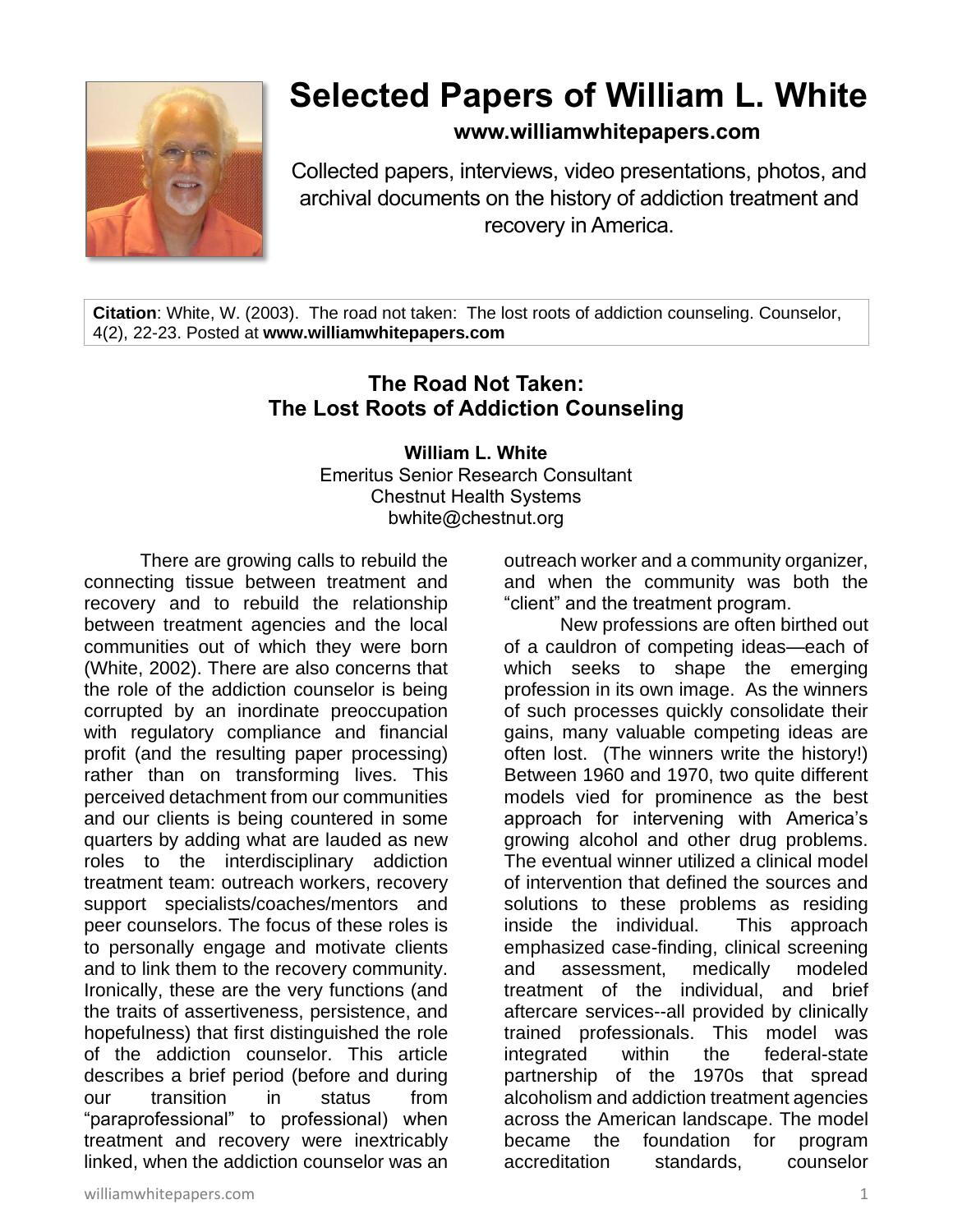certification and licensure standards, addiction counselor training programs and guidelines for treatment funding. The model became so dominant that there is only a rapidly fading memory of its alternative.

## **Lost Roots**

During the 1960s and early 1970s, there existed an alternative to the medical model of alcoholism intervention. That model was promulgated within several states and through the alcoholism programs funded by the Office of Economic Opportunity (OEO) under the leadership of Matt Rose. Rose is most known today for having brought together the leaders of these local alcoholism programs in 1972 to found the National Association of Alcoholism Counselors and Trainers, the earliest precursor to NAADAC: The Association of Addiction Professionals. But Rose also warrants recognition for having helped pioneer a unique model of alcoholism intervention.

The model pioneered within OEO and in states like Iowa focused attention on building capacity to address alcohol problems not within a treatment center but within the larger community. Robert Waymer, describes the early focus of this model:

> *Our original idea was to have counselors train people in communities to deal with the growing alcoholism problem. The training we taught was not based on clinical skills; it was based on a community development model with emphasis on AA.* (NAADAC..., 1992)

OEO's focus on empowering members of poor communities gave these early alcoholism programs more the feel of a grassroots, activist-led movement than a clinical service agency. What was most distinctive was the belief that alcoholism programs had to be built on the needs of, and be ultimately controlled by, the alcoholics and their families" (Renaud, 1982). Within the OEO programs and in selected states, these community-focused alcoholism programs sought to do two things: 1) undermine the forces in the

community that promoted or contributed to alcohol and other drug problems, and 2) create space within the community where recovery could flourish. The intervention was focused as much on the community as it was on the individual alcoholic.

Harold Mulford extensively documented the philosophy of this early model in Iowa. The role that was at the center of the Iowa model was not a counselor, but a "Community Alcoholism Agent" (CAA). Mulford described the CAA as follows:

> *The CAA functioned as an outreacher, motivator, advisor, empathic friend, confidant, and "follow-upper" providing a long-term continuum of emotional support and common sense advice, all tailored to the individual case. As a catalyst for the larger community process, he is an educator, mobilizer, coordinator and motivator for anyone and everyone he can get involved in the individual's recovery process. To maximize community involvement, the catalyst does nothing for the alcoholic he can get someone else in the community to do. He acts as a "shoehorn" helping the alcoholic fit himself back into community life through job, family, church, AA, etc., getting as many other people involved in the alcoholic's recovery as possible* (Mulford, 1976).

The Iowa model focused on organizing and mobilizing natural resources within the community that could aid the recovery process, and on linking the alcoholic to these resources. The Iowa model also emphasized—years before the introduction of motivational interviewing—that the job of the "counselor/consultant" was to "motivate and accelerate progress toward recovery" even when the alcoholic was not yet ready for help (Mulford, 1976). So what happened to this community-based, recovery focused (rather than treatment-focused) model of intervention? This model, which relied to a great extent on volunteer support, fell out of